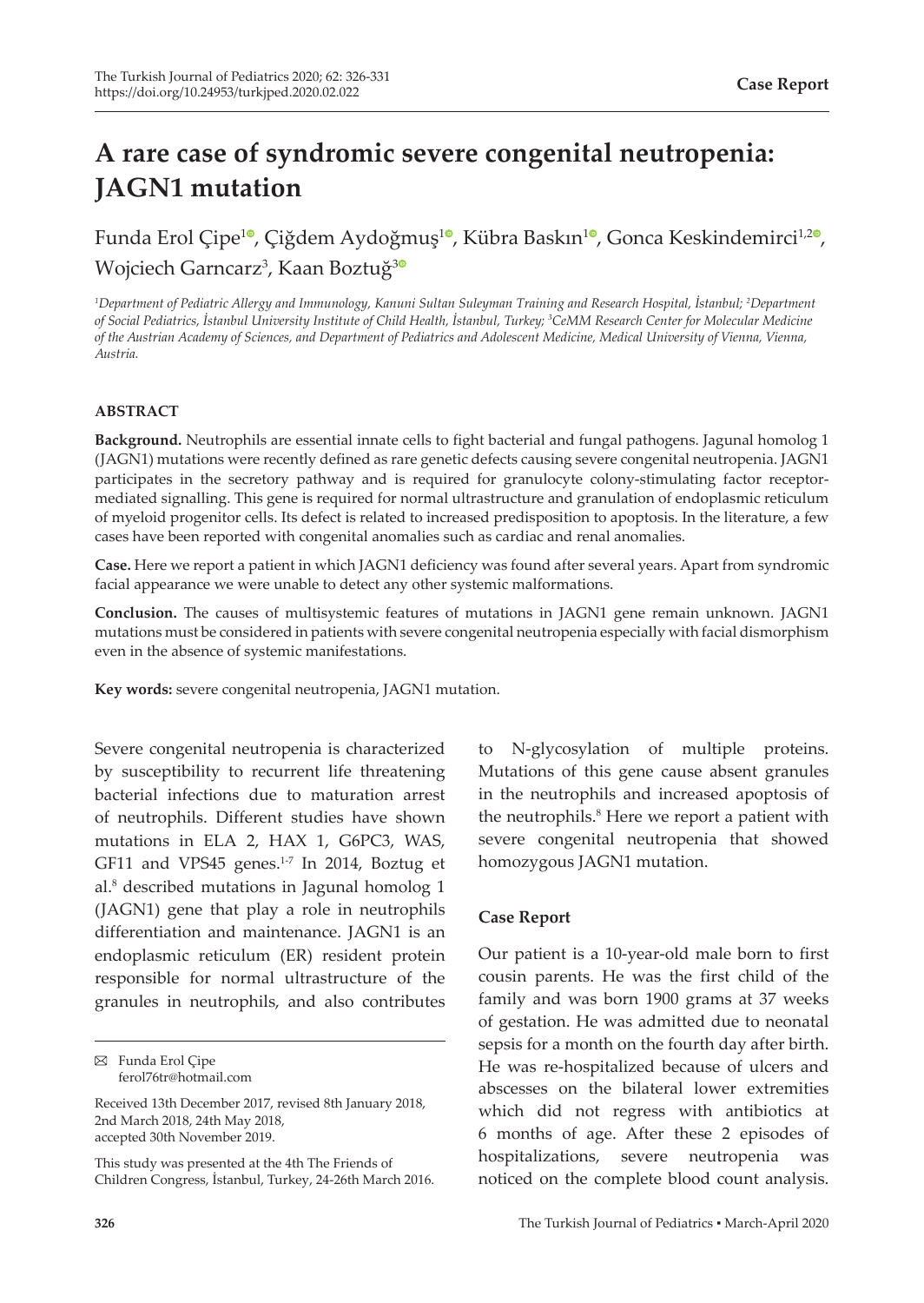In initial laboratory tests leukocyte count was 5120/mm3 , while absolute neutrophil count (ANC) was 100/mm3 , hemoglobin was 10.9 g/dl and thrombocyte count was 357000/mm<sup>3</sup>. Deep neutropenia was seen in repeated complete blood counts (ANC: 0-200/mm<sup>3</sup>). Bone marrow aspiration revealed maturation arrest of the neutrophils. Granulocyte – Colony Stimulating Factor (G-CSF) (5 µg/kg) treatment was started with the presumed diagnosis of Kostmann syndrome. All ANC were 0-200 / mm<sup>3</sup> without G-CSF. After G-CSF, ANCs increased up to just maximum 700 / mm<sup>3</sup>. Physical examination was normal except triangular face and ears. His growth and mental development were within normal percentiles. Cardiac and abdominal investigations did not show any accompanying congenital anomalies.

He was treated for recurrent skin ulcers and abscesses until 1.5 years of age. He had recurrent infections including pneumonia, otitis media, sinusitis and skin abscess. At 3 years of age, he was hospitalized due to severe pneumonia and cavernous lesions were seen on

**Table I.** Laboratory evaluation of the patient.

thorax computed tomography. As anti-bacterial treatments did not cause any regression, antifungal and anti- tuberculosis treatments were given empirically. None of the fungal agents or *M. Tuberculosis* bacillus were revealed by culture. After 6 months of treatment, cavernous lesions regressed and treatment was stopped.

Serum levels of immunoglobulins and lymphocyte subtypes were within normal ranges. Because he had complaints that were suggestive of asthma and allergic conjunctivitis, skin prick test was performed and positive result was found against house dust mites. A summary of laboratory evaluation is shown in Table I.

In the investigation of genetic causes of severe congenital neutropenia, mutation analysis for ELENA, HAX1, G6PC3 and GCSF receptor mutations were found to be negative in 2012. After identification of JAGN1 deficiency in 2014, the relevant gene was sequenced and a homozygous missense mutation was detected in exon 2 of JAGN1 gene (c 130 c>T , p. His 44 Tyr) (Fig. 1).

|                                 | Patient's result                                      | Normal values                   |
|---------------------------------|-------------------------------------------------------|---------------------------------|
| Hemoglobin                      | $10.9$ g/dl                                           | $12-14$ g/dl                    |
| Leukocytes                      | 5120 / mm <sup>3</sup>                                | 4000-15000 / mm <sup>3</sup>    |
| Absolute neutrophil count (ANC) | $0-200/mm^3$                                          | 1500-6000 / $mm3$               |
| Absolute lymphocyte count (ALC) | 4200 / mm <sup>3</sup>                                | 1500-4000 / $mm3$               |
| Absolute eosinophil count (AEC) | 500-1800 / $mm3$                                      | $0-500/mm^3$                    |
| Absolute monocyte count (AMC)   | 300-4000 / $mm3$                                      | 100-1000 / $mm3$                |
| Plateletes                      | 357000/mm <sup>3</sup>                                | 150000-450000 / mm <sup>3</sup> |
| IgG level                       | $898 \text{ mg/dl}$                                   | 842-1943 mg/dl                  |
| IgA level                       | $67.2 \text{ mg/dl}$                                  | 62-390 mg/dl                    |
| IgM level                       | 97 mg/dl                                              | 54-392 mg/dl                    |
| IgE level                       | 17.6 KU/L                                             | $<$ 161.3 KU/L                  |
| Lymphocyte subtypes (%)         | CD3: 72,                                              | $55 - 78$                       |
|                                 | CD4: 38,                                              | $27 - 53$                       |
|                                 | CD8: 18,                                              | $19 - 34$                       |
|                                 | CD16+56: 12,                                          | $4 - 26$                        |
|                                 | CD19: 22,                                             | $10 - 31$                       |
|                                 | CD20:24,                                              | $10 - 30$                       |
|                                 | HLA-DR: 18                                            | $2 - 12$                        |
| Genetic analysis                | JAGN1 gene (c $130 \text{ c}$ ). His $44 \text{ Tyr}$ |                                 |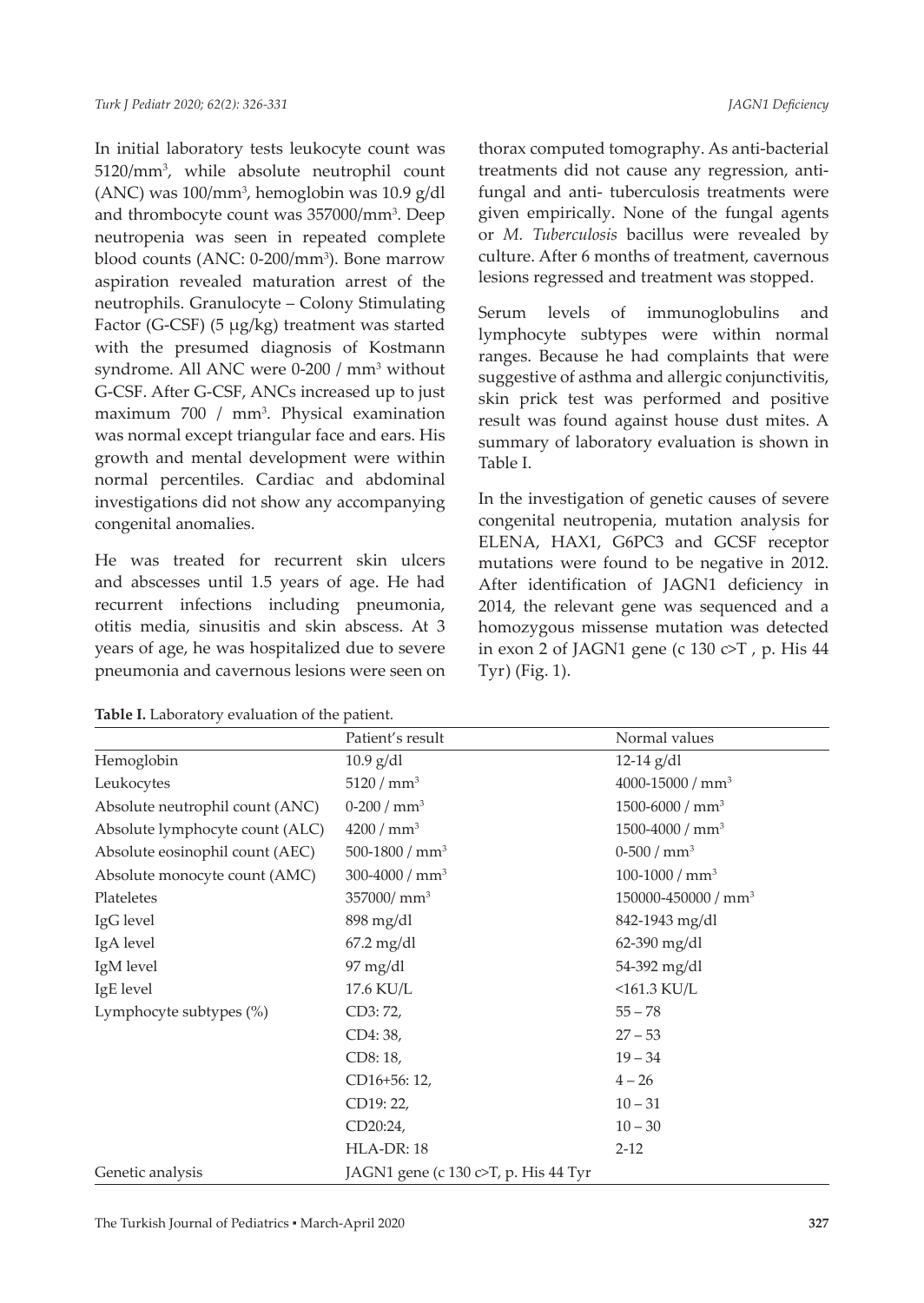JAGN1 hom. c.130C>T, p.His44Tyr



**Fig. 1.** Mutation analysis of the patient by sanger sequencing.

The patient is still being followed in our immunology department and receiving high doses of G-CSF (10 µg /kg). He requires hospitalization 2-3 times every year due to pneumonias and higher doses of G-CSF during infections, nevertheless, neutrophil counts have not increased adequately. Matched unrelated donor screening continues for bone marrow transplantation because of a lack of a family matched donor.

Informed consent was received from the parents before preperation of manuscript.

# **Discussion**

In an animal study Wirnsberger et al.<sup>9</sup>, showed, that JAGN1 deficient mice do not show neutropenia, they are characterized by increased susceptibility to fungal infections due to defective killing capacity of neutrophil granulocytes. In this report, we describe a patient with JAGN 1 mutation with different features which is not defined in the original report<sup>8</sup> and the report of Baris et al.<sup>10</sup> The original report including 14 patients described recurrent respiratory tract infections, sepsis, skin abscess and pancolitis. Multisystemic manifestations such as short stature, convulsion, bone abnormalities (hip dysplasia, amelogenesis imperfecta, osteoporosis, scoliosis), pyloric stenosis, pancreatic insufficiency and coarctation of aorta were also reported in this cohort.<sup>8</sup> Differently, our patient did not show any multisystem abnormalities except facial dysmorphism. Baris

et al.10 described urogenital abnormalities, short stature, learning disorders, hypothyroidism and hypogammaglobulinemia. In our patient no immunologic abnormalities were seen besides neutropenia. Now his main symptoms include cough, rhinorrhea and conjunctivitis, after recovering from serious infections which were frequent during his younger childhood years. They were considered due to a house dust mite allergy. An allergic condition has not been reported before in these patients. We think that it may be seen co-incidentally and needs further investigation.

Like the other patients in the original cohort, our patient did not respond to high dose G-CSF treatment.<sup>8</sup> Interestingly, in the mice study, the authors stated that JAGN1 knock out mice's neutrophils showed increased killing capacity with GM-CSF.<sup>9</sup> We could not try this type of CSF in our patient during his infections.

Homozygous missense mutation in the exon 2 detected in our patient was the same as the Turkish patients in the study of Baris et al.<sup>10</sup> and the original cohort.<sup>8</sup> In the series containing 14 patients, there were 2 Turkish patients carrying the same mutation as our patient. Skull bone thickness due to extramedullary hematopoesis were reported as a different clinical finding. We think that this mutation may be a common mutation in the Turkish population and may be used to screen for the etiology of severe congenital neutropenia in Turkish patients. Because of lack of hypogammaglobulinemia and multisystemic manifestations in our patient as in previous reported Turkish patients, we think that this type of mutation does not cause the same phenotype in all patients. The cause of multisystemic features of mutations in JAGN 1 gene remains unknown. All cases presented previously are summarized in Table II.

In conclusion, 3 patients were reported with the same JAGN 1 mutations and all were Turkish worldwide, all of them manifested with multisystemic congenital anomalies and neutropenia. We suggest that JAGN 1 gene mutation must be considered in patients with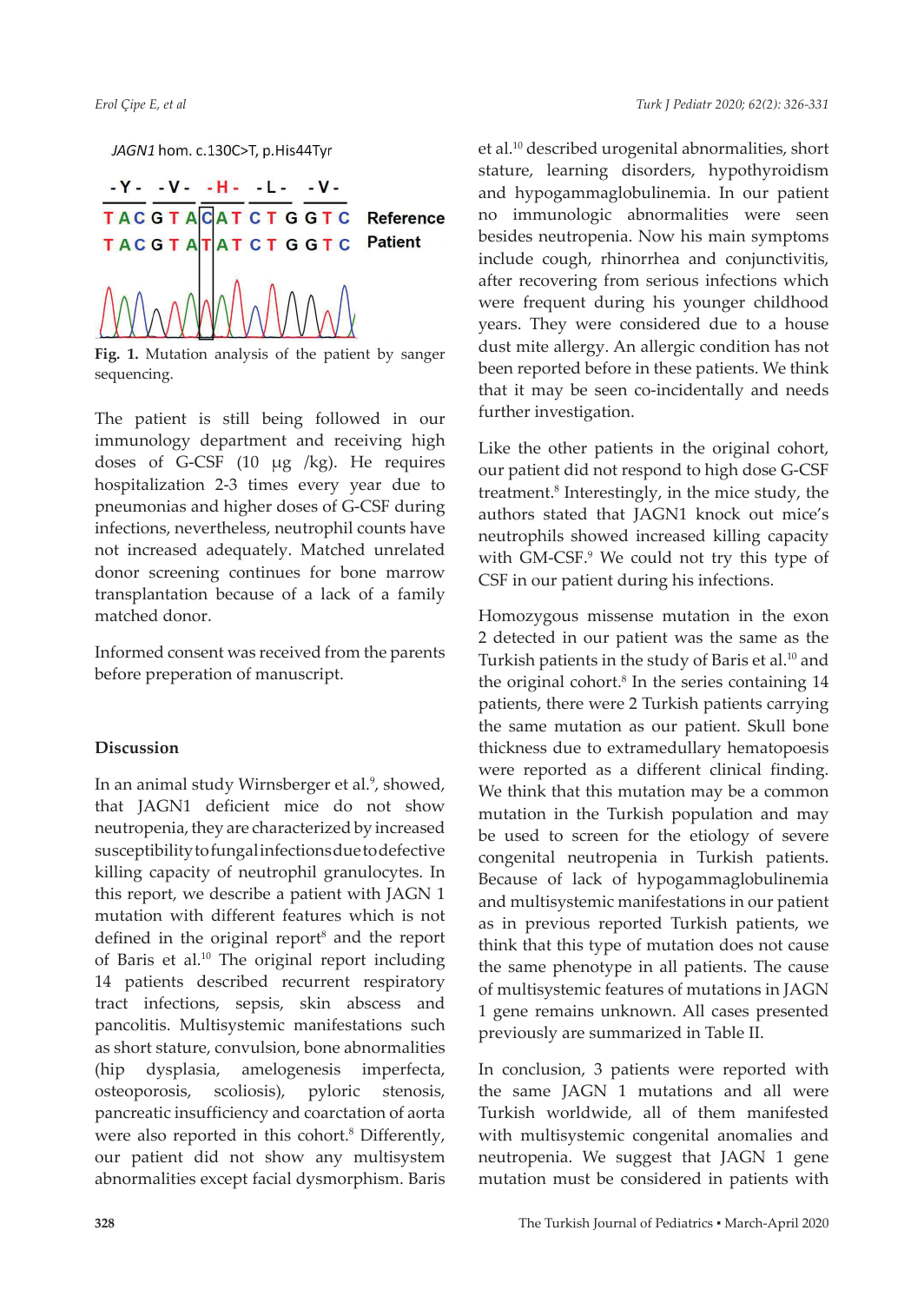|            |        |        | Table II. The summary of all reported patients. <sup>8,10</sup> |                                                                                                                  |                                                                                                         |                                                                 |
|------------|--------|--------|-----------------------------------------------------------------|------------------------------------------------------------------------------------------------------------------|---------------------------------------------------------------------------------------------------------|-----------------------------------------------------------------|
|            | Gender |        | Country Mutation                                                | Beginning symptoms                                                                                               | Extrahematopoetic manifastations                                                                        | Treatment and<br>Clinical status                                |
| Patient 1  | щ      |        | Algeria c.3G>A; p.Met1Ile                                       | ENT infections, aphtosis, perianal cellulitis,<br>skin abscesses                                                 | None                                                                                                    | Alive without<br>treatment                                      |
| Patient 2  | щ      |        | Algeria c.3G>A; p.Met1Ile                                       | ENT infections,                                                                                                  | Short stature (height of 1.46 m)                                                                        | Alive without<br>treatment                                      |
| Patient 3  | $\geq$ |        | Algeria c.3G>A; p.Met1Ile                                       | pneumonitis, lung abscess, osteitis perianal<br>Aphtosis, skin abscesses, balanitis,<br>cellulitis               | Pyloric stenosis                                                                                        | Alive without<br>treatment                                      |
| Patient 4  | щ      |        | Algeria c.3G>A; p.Met1Ile                                       | Otitis, paraodontopathy                                                                                          | Scoliosis, dental malformations                                                                         | Alive without<br>treatment                                      |
| Patient 5  | $\geq$ |        | Algeria c.3G>A; p.Met1Ile                                       | pneumonitis, lung abscess, perianal cellulitis<br>ENT infections, aphtosis, skin abscesses,                      | None                                                                                                    | Alive without<br>treatment                                      |
| Patient 6  | щ      | Iran   | c.59G>A; p.Arg20Glu                                             | Upper respiratory tract infections, pneumonia,<br>skin abscesses                                                 | Febrile convulsion, focal epilepsy                                                                      | Alive without<br>treatment                                      |
| Patient 7  | $\geq$ |        | Turkey c.130C>T; p.His44Tyr                                     | Upper respiratory tract infections, pneumonia,<br>skin and perianal abscesses, sepsis<br>(Haemophilus influenza) | Extramedullary hematopoiesis<br>with thickening of skull bones                                          | Alive without<br>treatment                                      |
| Patient 8  | щ      |        | Turkey c.130C>T; p.His44Tyr                                     | Upper respiratory tract infections, skin abscess                                                                 | extramedullary hematopoiesis<br>with thickening of skull bones<br>Bilateral hip dysplasia,              | Alive without<br>treatment                                      |
| Patient 9  | щ      | Iran   | c.40G>A; p.Gly14Ser                                             | Skin abscesses, onycholysis                                                                                      | None                                                                                                    | Alive without<br>treatment                                      |
| Patient 10 | $\geq$ | Israel | c.297C>G; p.Tyr99                                               | Aspergillosis (none after HSCT)                                                                                  | Severe osteoporosis and repeated<br>bone fractures (continuing after<br><b>HSCT</b>                     | Alive with<br>HSCT                                              |
| Patient 11 | щ      |        |                                                                 | Morocco c.485A>G; p.Gln162Arg Skin abscesses, omphalitis, pancolitis                                             | insufficiency, bone abnormalities,<br>Lipomatosis, pancreatic<br>dental malformations                   | years owing to<br>pancolitis and<br>Died at age 5<br>septicemia |
| Patient 12 | щ      |        | Albenia c.63G>T; p.Glu21Asp                                     | Upper respiratory tract infections, pneumonia,<br>skin abscess                                                   | imperfecta, neurodevelopmental<br>third percentile), amelogenesis<br>Short stature (5 cm below<br>delay | Alive without<br>treatment                                      |

*JAGN1 Deficiency*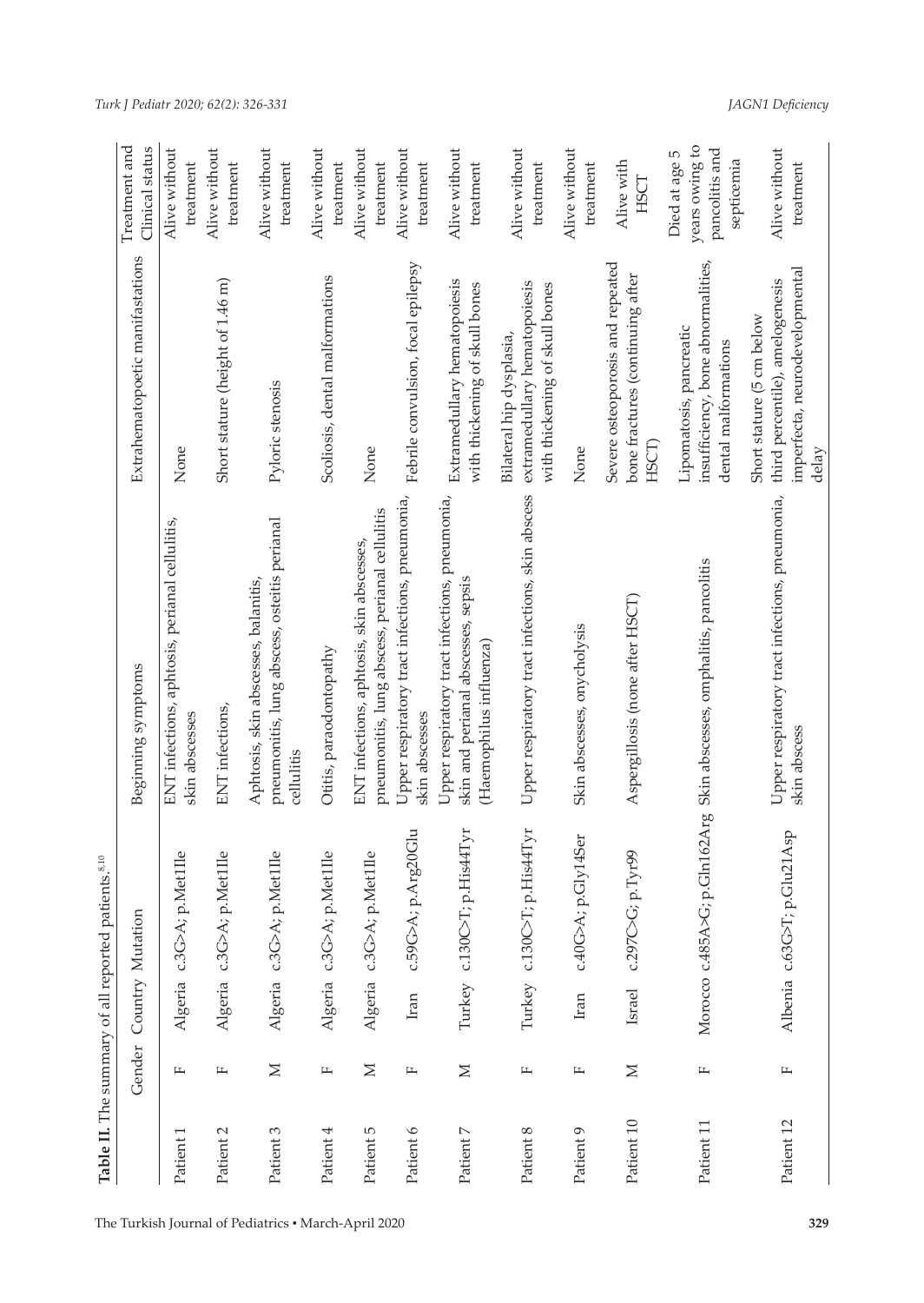| 330                                                  | Table II. Continue. |        |                                                                    |                                                                                                                            |                                                                                                                                                              |                                  |
|------------------------------------------------------|---------------------|--------|--------------------------------------------------------------------|----------------------------------------------------------------------------------------------------------------------------|--------------------------------------------------------------------------------------------------------------------------------------------------------------|----------------------------------|
|                                                      |                     | Gender | Country Mutation                                                   | Beginning symptoms                                                                                                         | Extrahematopoetic manifastations                                                                                                                             | Treatment and<br>Clinical status |
|                                                      | Patient 13          | щ      |                                                                    | Pakistan c.485A>G; p.Gln162Arg infections, pneumonia, sepsis (Escherichia coli)<br>ENT infections, upper respiratory tract | Failure to thrive (height 5 cm below<br>below third percentile), coarctation<br>of the aorta, mild developmental<br>third percentile, weight 3.8 kg<br>delay | Alive, awaiting<br>HSCT          |
|                                                      | Patient 14          | щ      | p.Thr12_Gly14del<br>Germany CCGACGGCA;<br>$c.35$ <sub>-43del</sub> | Pneumonia (none after HSCT), bronchiectasis                                                                                | None                                                                                                                                                         | Alive with<br>HSCT               |
|                                                      | Patient 15          | $\geq$ | His44Tyr<br>Turkey c.130C>T, p.                                    | pneumonia, bronchiectasis, diarrhea, otitis and<br>Gluteal abscess, cervical lymphadenopathies,<br>gingivitis              | Failure to thrive, dysmorphic face,<br>hypothyroidism, hypospadias<br>and left undescended testis,<br>hypogammaglobulinemia                                  | Alive without<br>treatment       |
|                                                      | Patient 16          | щ      | His44Tyr<br>Turkey c.130C>T, p.                                    | Recurrent skin abscesses, otitis and pneumonia                                                                             | stature, hypogammaglobulinemia<br>Learning disability, for triangular<br>gingival hypertrophy and short<br>face, amelogenesis imperfecta,                    | Alive without<br>treatment       |
|                                                      | Our Patient         | $\geq$ | His44Tyr<br>Turkey c.130C>T, p.                                    | Neonatal sepsis, ulcers and abscesses on lower<br>extremities, recurrent pneumonia, otitis media<br>and sinusitis          | sensitization against house dust<br>allergic rhinoconjuntivitis with<br>Triangular face, extrovert ears,<br>mites                                            | Alive without<br>treatment       |
| The Turkish Journal of Pediatrics . March-April 2020 |                     |        | ENT: Ear nose throat, HSCT: Hemopoetic stem cell transplantation.  |                                                                                                                            |                                                                                                                                                              |                                  |